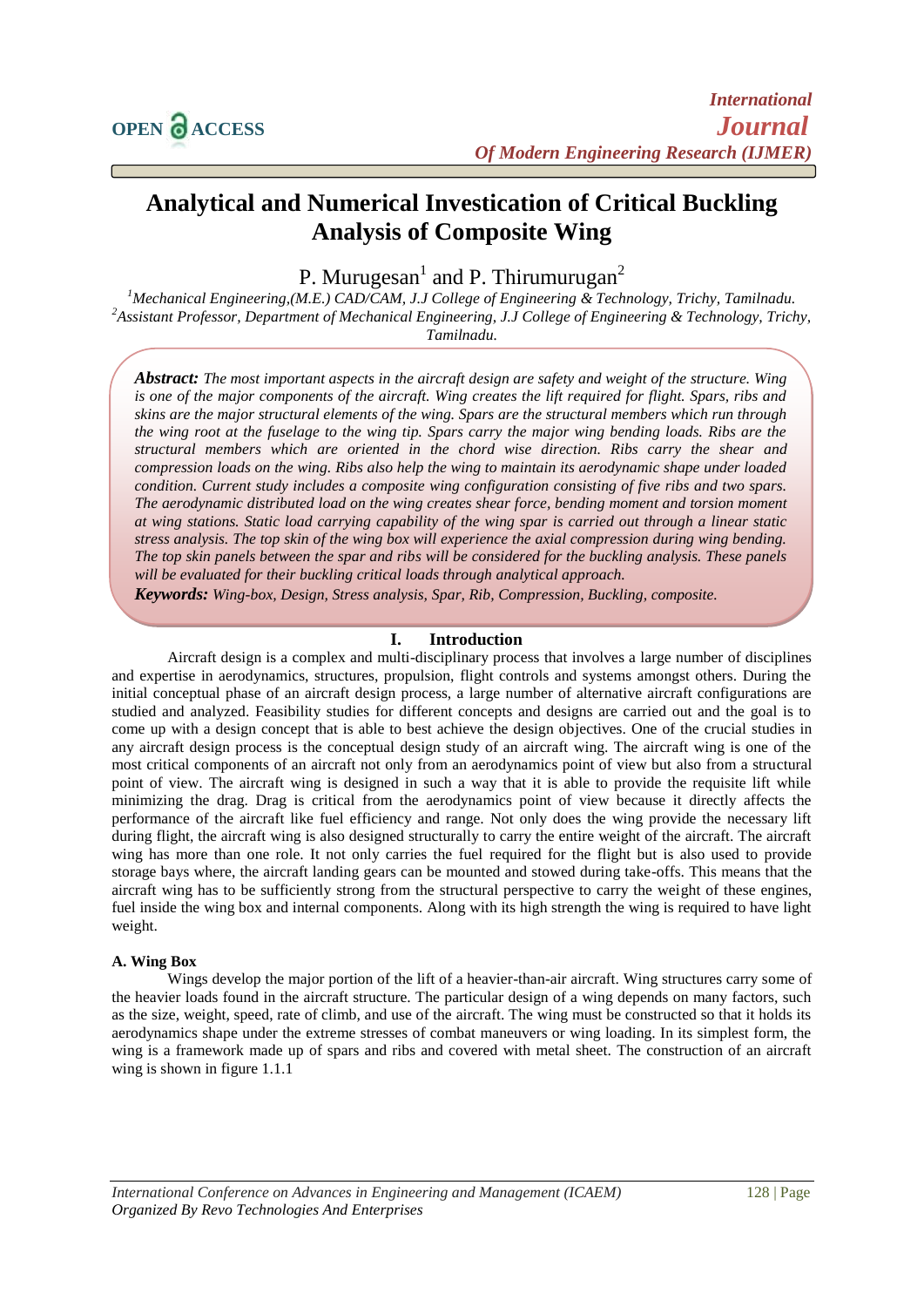

FiG. 1. Two Spar Wing Construction

Spars are the main structural members of the wing. They extend from the fuselage to the tip of the wing. All the load carried by the wing is taken up by the spars. The spars are designed to have great bending strength. Ribs give the wing section its shape, and they transmit the air load from the wing covering to the spars. Ribs extend from the leading edge to the trailing edge of the wing. The wing is a complex structure and its analysis will be tedious, so this complex structure needs to be simplified to a structure which can be analyzed easily. Therefore the wing is considered as a box like structure for the ease of analysis.

#### **B. Buckling**

There are two major categories leading to the sudden failure of a mechanical component: material failure and structural instability, which is often called buckling. For material failures you need to consider the yield stress for ductile materials and the ultimate stress for brittle materials. Buckling refers to the loss of stability of a component and is usually independent of material strength. The load at which buckling occurs depends on the stiffness of a component, not upon the strength of its materials. When a structure whose order of magnitude of length is larger than either of its other dimensions, is subjected to axial compressive stress, due to its size its axial displacement is going to be very small compared to its lateral deflection this phenomenon is called *Buckling*. Buckling is a tendency of slender compression members to bow out, which causes bending. When the combined bending and compressive stress exceeds the buckling capacity failure occurs. Buckling effects all compression members, such as columns, truss bars, bracing, etc. Buckling bends a column progressively. Increasing offset e increases bending, which in turn increases e further which finally causes buckling failure. Euler formula, developed by the 18th century Swiss Mathematician Euler defines critical buckling load as:

$$
P_{\text{Crit}} = \frac{\pi^2 \, EI}{L^2} = P_E
$$

Pcr = critical buckling load  $E =$ Elastic modulus  $I =$ Moment of inertia  $L =$ Length (un-braced)

#### **C. Material**

The composite wing of Light Transport Aircraft is proposed to be fabricated by Vacuum Resin Infusion Technology (VERITY). The carbon epoxy composite material of HS carbon UD fabric G0827-B-1040-HP03-1F is used as reinforcement and RTM 120 and hardener of HY2554 are used for the resin system. The reinforcement is having 97% carbon fibers in the warp direction and 3% glass fibers in the Left. The glass hold carbon fibers together in warp direction. Design allowable under hot wet conditions for laminates at room temperature and hot wet properties of the coupons made by VERITY process have been evaluated as per requirements of FAR. The room temperature and hot wet properties of the coupons made by VERITY process have been evaluated as per requirements. The following are the base line data for unidirectional carbon fiber composites manufactures by VERITY process.

## **II. Problem Description**

When the aircraft is in flight, lift forces act upward against the wings, tending to bend them upward. The wings are prevented from folding over the fuselage by the resisting strength of the wing structure. The bending action creates a tension stress on the bottom of the wings and a compression stress on the top of the wings.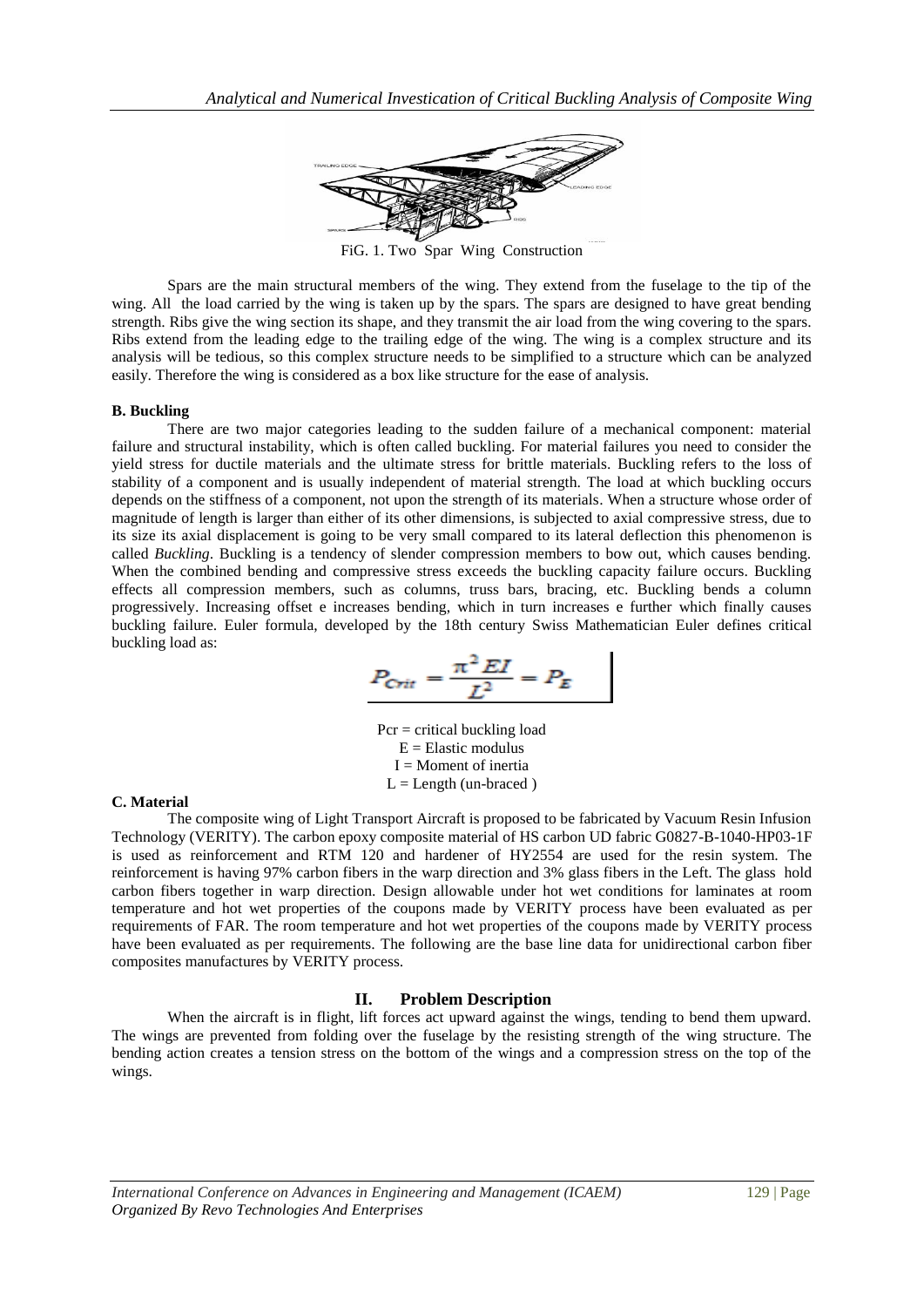

Fig 2 .Bending action of aircraft

As the top skin of the wing is subjected to compression stress it may experience buckling at certain load value, and may lead to failure. Hence in this paper we are going to carry out buckling analysis of the wing to evaluate whether the wing is capable of withstanding the buckling.

# **III. Proposed Work**

### **A. Modeling**

In this paper we have modeled the wing box of a medium transport aircraft using CATIA V5 CAD software. The wing box model consists of five ribs and two spars, along with top and bottom skin. The model is as shown in figure below



Fig. 3: Cad Model of Wing Box

## **B. FEA Analysis**

The model is extracted using ANSYS 14.5 software, it is a pre-processor and a post-processor. This model is then meshed in ANSYS using suitable elements and the necessary boundary conditions and loads are applied.

Boundary Condition: one end (larger) is constrained and at the other end a distributed load is applied on the seventh rib.

Load Calculation for the wing box: Weight of the aircraft considered  $= 2500$  Kg Design load factor =  $3'g'$ Factor of safety considered in design of aircraft  $= 1.5$ Therefore Total design load on the aircraft  $= 7500 \text{ kg}$ Total lift load on the aircraft is distributed as 80 % and 20 % on wing and fuselage respectively. Total load acting on the wings  $= 6000 \text{ kg}$ The load acting on each wing  $= 3000 \text{ kg}$ The resultant load is acting at a distance 1200 mm from the wing root The bending moment about a section at the root= 3.6 x 106 kg-mm The load required at the tip of the wing box to simulate the same bending moment at the root of the wing is  $3.6 \times 106/1026 = 3509 \text{ kg}$ This **3509 kg** of load is converted into uniformly distributed load (UDL) and applied at the tip of the wing box.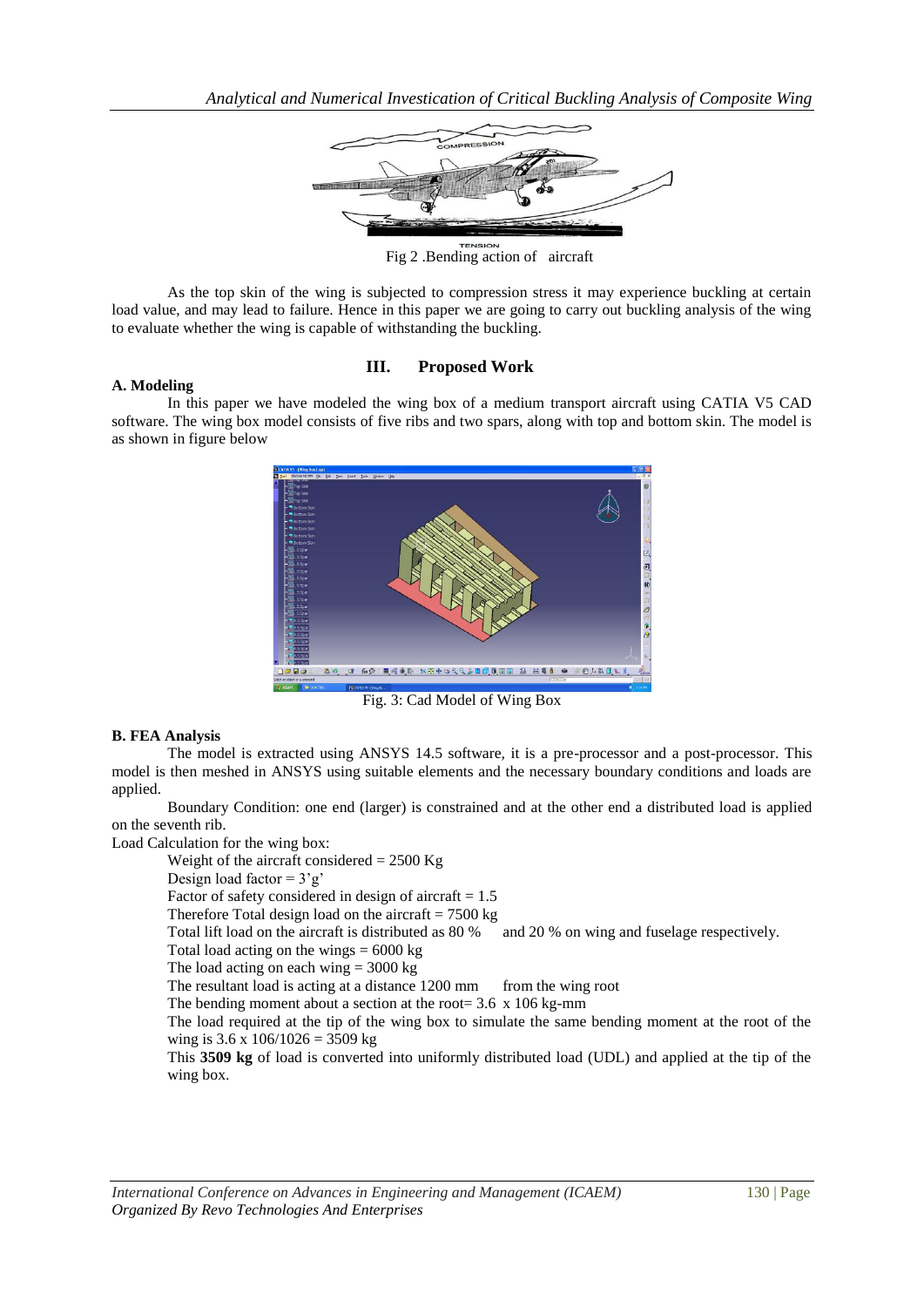

Fig. 4: Wing box with one end constrained and other end loaded

After applying the above mentioned BC's and load the Static analysis of the wing box is carried out using ANSYS, it is a solver and the stress contour is obtained. For the same BC's and load the Buckling analysis is carried out and the buckling factor for various modes is obtained.



**IV. Results** 4.1 Single Mode Buckling Analysis of Wing Spar

Local buckling analysis of each panel between single spars is done by extracting the compressive stresses acting on each panel of top skin and converting it to compressive force. This compressive force is then applied on each of the respective panel and the buckling analysis is done and the buckling factor is obtained. Theoretically the critical stress is calculated by using the below equation for elastic buckling strength of flat sheet in compression the critical load is obtained by multiplying critical stress with cross sectional area. The buckling factor is obtained as the ratio of critical load and applied load.

BF= Pcr/ Papp

The analytical buckling factor  $=8.1737$ Numerical buckling factor  $=8.0631$ 

## **V. Conclusion**

From the static analysis we observe that the maximum stress is 569Mpa is less than the yield strength of carbon epoxy composite material of HS carbon UD fabric G0827-B-1040-is 950Mpa. hence it is safe. Then from the buckling analysis at single modes we obtained the buckling factor as 8.1737 in the top skin which is greater than 1 and hence it is concluded that buckling does not take place, as well the wing box being considered is capable of taking buckling load. The local buckling analysis values of buckling factor are in good co-relation with the theoretical values. Further the analysis can be made used for weight optimization of wing structure. Further torsion and combined loading effects can also be analyzed for the wing structure.